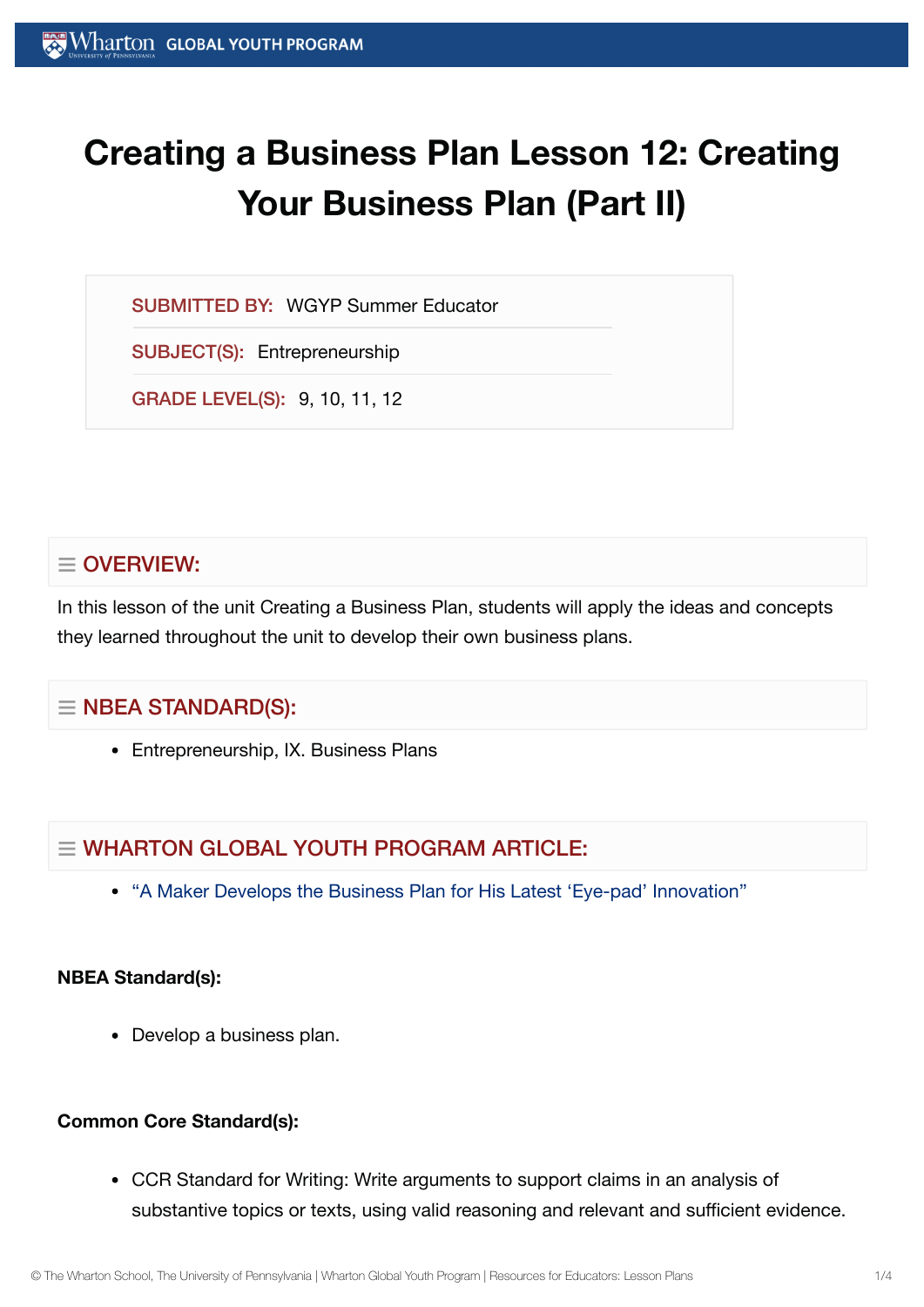#### $\mathbb{R}$  Wharton Global Youth Program

- CCR Standard for Writing: Write informative/explanatory texts to examine and convey complex ideas and information clearly and accurately through the effective selection, organization, and analysis of content.
- CCR Standard for Speaking and Listening: Prepare for and participate effectively in a range of conversations and collaborations with diverse partners, building on others' ideas and expressing their own clearly and persuasively.

**Objectives/Purposes:** In this lesson, students will create a paper/report and presentation of their business plans.

#### **Knowledge@Wharton Articles:**

• Students can and should refer back to articles from previous lessons to help give support and evidence as they create their business plans. Have these texts available.

#### **Wharton Global Youth Program (WGYP) Articles:**

• Students can and should refer back to articles from previous lessons to help give support and evidence as they create their business plans. Have these texts available.

#### **Other Resources/Materials:**

- WGYP Video Glossary of Business Ethics given by professor Hussain Waheed <https://globalyouth.wharton.upenn.edu/glossary/business-ethics/>
- Outline for Business Plan Project
- Business Plan Paper/Report Rubric
- Business Plan Presentation Rubric
- Computers (if available)
- Poster board or Newsprint
- Markers
- Any materials students can use to create their business plan

#### **Activity:**

#### Plan [Outline](https://globalyouth.wharton.upenn.edu/wp-content/uploads/2012/02/Entrepreneurship12_PlanOutline.doc)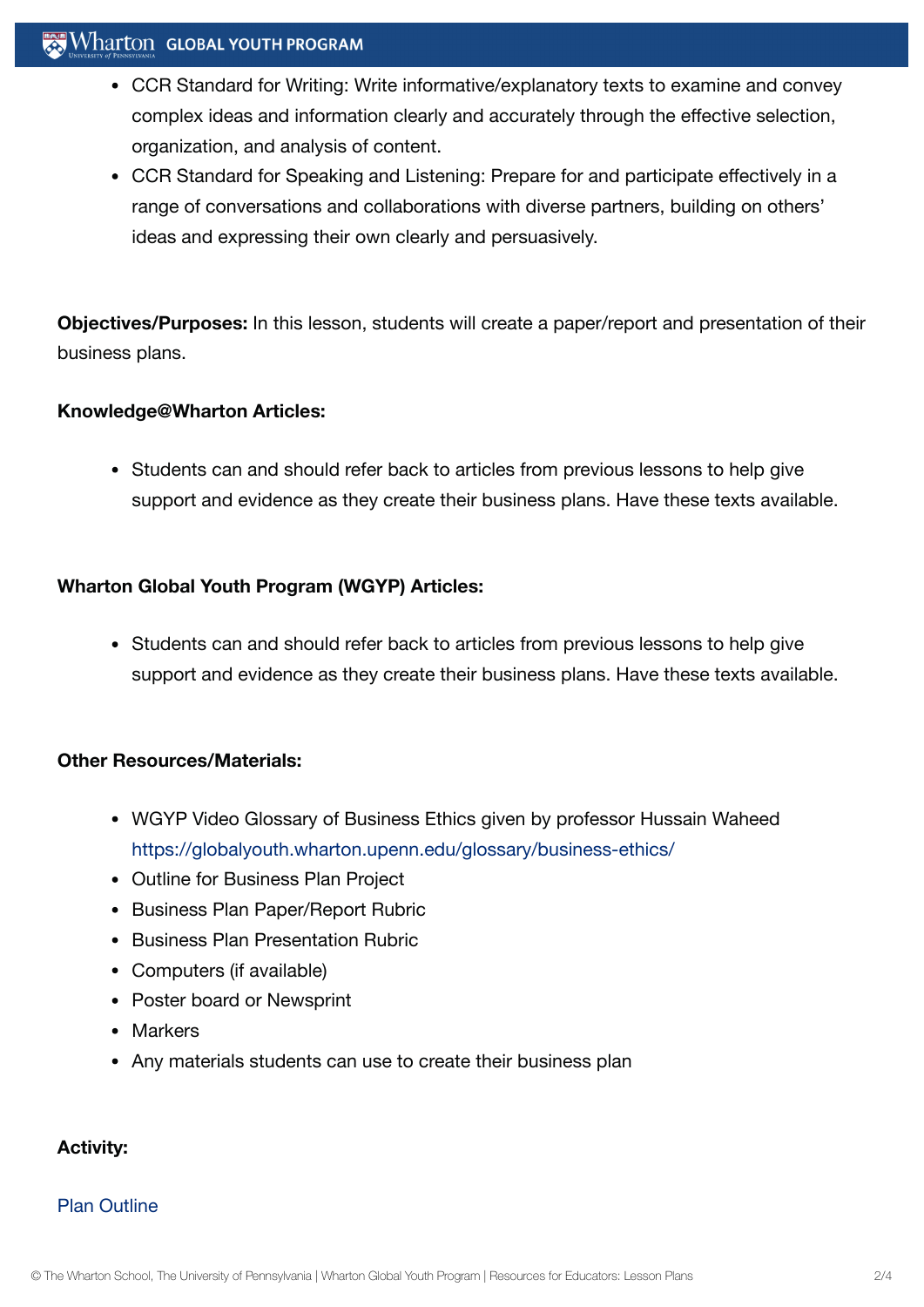#### [Presentation](https://globalyouth.wharton.upenn.edu/wp-content/uploads/2012/02/Entrepreneurship12_PresentationRubric.doc) Rubric

#### [Report](https://globalyouth.wharton.upenn.edu/wp-content/uploads/2012/02/Entrepreneurship12_ReportRubric.doc) Rubric

- 1. Do Now: Students will watch the glossary video Business Ethics by Professor Hussain Waheed [\(https://globalyouth.wharton.upenn.edu/glossary/business-ethics/](https://globalyouth.wharton.upenn.edu/glossary/business-ethics/)). After they watch it, they should answer the question: As you begin to create your business plan, how do business ethics play a role? (*5 min*)
- 2. Students share answers and teacher uses this to highlight the point that as students are making decisions about their businesses, they should keep this in mind. (*5 min*)
- 3. Teacher hands out copies of the worksheet Outline for Business Plan Project and goes over it as a class. Answer any questions about what students need to include in the paper/report and the presentation. (*10 min*)
- 4. Before groups start working, teacher hands out copies of Business Plan Paper/Report Rubric and Business Plan Presentation Rubric. They can use these as they work. (*2 min*)
- 5. Students have time to work with group members on the paper/report and the presentation. They should remember to use notes, worksheets, posters and anything else they have done from previous lessons to help construct their business plan. They do not need to start from scratch. (*30 min*)
- 6. Wrap Up: As a business group, make a list of what needs to be accomplished during the next lesson. (*3 min*)

#### **Practice Outside of the Classroom:**

At home, students can continue to work on the paper/report and presentation. At home they might be able to use additional recourses to do some research that will help support their decisions.

#### **What Worked and What I Would Do Differently:**

In lessons 12 and 13, students will need a lot of time to work in their groups. Any assistance, extra time or additional resources would be helpful to the students. If any of the unit lessons have been extended into other classes, it might be helpful to work with that teacher and have them help students with particular sections of the project.